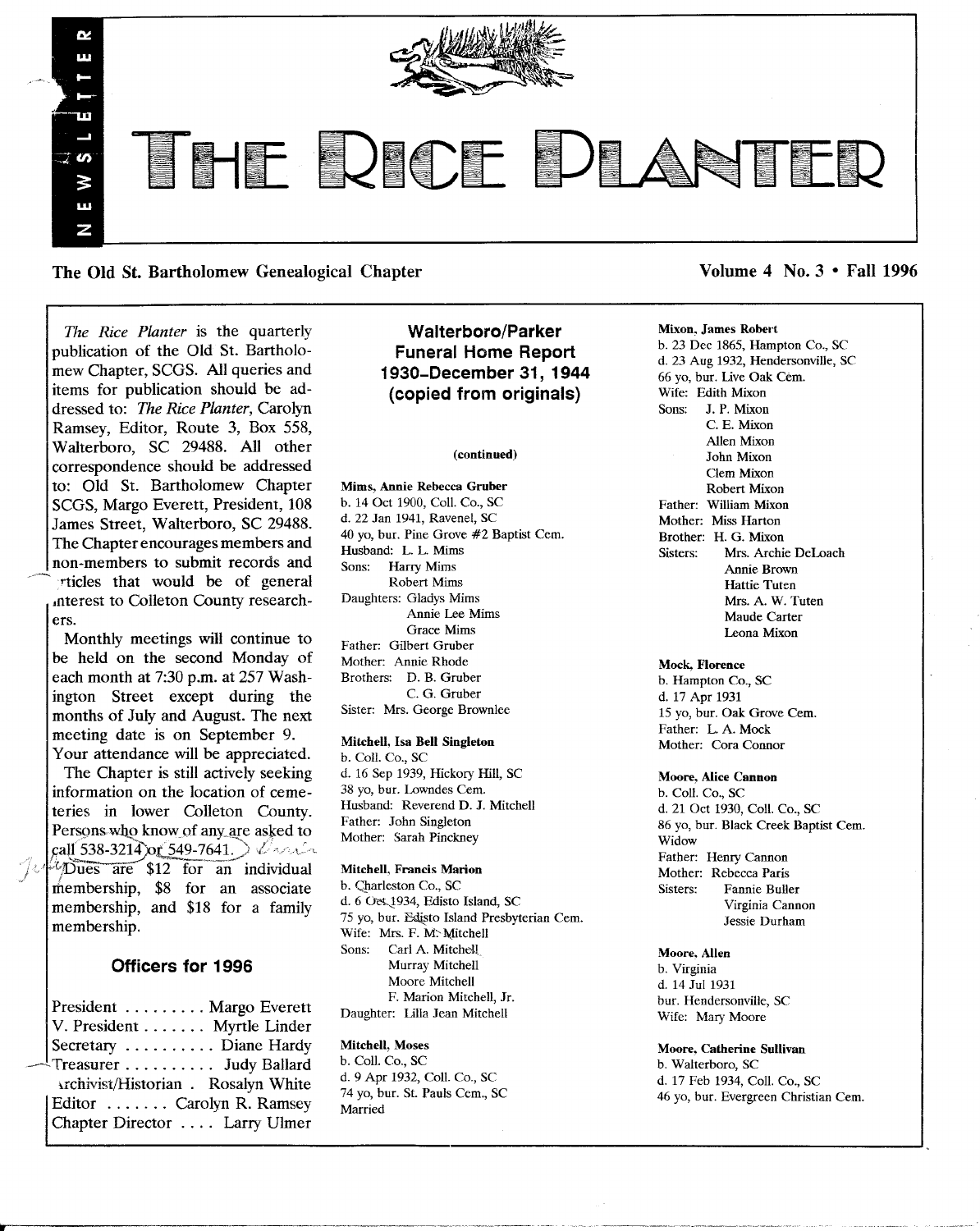Widow Son: Clyde Z. Moore Daughter: Mabel Zeigler Moore ("Drena Beach"/stage name) Father: H. S. Sullivan Mother: Cynthia Benton Brother: Frank Sullivan Sisters: Mrs. L. W. Lane Mrs. C. D. Drawdy Mrs. James Ogelsby Mrs. T. B. Dubois Mrs. T. J. Reeves

Moore, Elizabeth Rogerson b. Edenton, NC d. 27 Aug 1931, Coil. Co., SC 68 yo, bur. Live Oak Cern. Husband: William James Moore, Sr. Daughters: Mrs. H. M. Sadler Annie M. Wiggs Ellie A. Moore Father: Matthew Rogerson Mother: Susan Long

Moore, Isaac Lee b. Maryland d. 8 Jun 1934, Ashepoo, SC 69 yo, bur. Live Oak Cern. Single Father: James J. Moore Mother: Priscilla Sturgis Brothers: Vernon L. Moore E. L Moore Sister: Mrs. Evie Spruill

Moore, Jack L., Jr. b. 26 Apr 1934, Summerville, SC d. 4 Jul 1936, Walterboro, SC 2 yo, bur. Meggetts Episcopal Cern. Father: Jack L. Moore, Sr. Mother: Elizabeth Prentiss Sister: Ann Moore

Moore, Lura Bryan b. Coli. Co., SC d. 12 Mar 1940, Coli. Co., SC 62 yo, bur. Black Creek Baptist Cern. Husband: C. F. Moore Son: Francis K. Moore Daughter: Miss Clyde Moore Father: P. W. A Bryan Mother: Sarah Halford Bryan Brothers: E. R. Bryan F. A. Bryan Sister: Mrs. S. H. Sweat

## . Moore, Sarah

b. Coli. Co., SC d. 4 Oct 1942 1 yo, bur. Black Creek Baptist Cern. Father: J. W. Moore Mother: Jessie Varn Brother: Henry Moore

Margie Moore Lucille Moore Lois Moore Sisters:

#### Moore, William James, Sr. b. Maryland

d. 3 May 1933, Coli. Co., SC 71 yo, bur. Live Oak Cem. Widower of Elizabeth Rogerson Son: W. J. Moore, Jr. Daughters: Mrs. H. M. Sadler Annie M. Wiggs Ellie Moore Father: James J. Moore Mother: Priscilla Sturgis Brothers: V. L. Moore E. L Moore 1. L. Moore Sisters: Eva Spruill

Moorer, Cicero Pinckney b. 3 Nov 1863, Harleyville, SC d. 20 Jul 1932, Harleyville, SC 68 yo, bur. St. George Cern. Wife: Treocy Bowman Moore Sons: Cicero Moorer William Moorer Daughters: Theresa Dorothy Mary Emily Father: P. L. Moorer, M.D. Mother: Martha H. Murray Brother: J. M. Moorer

Moran, Alma Bryan b. Coil. Co., SC d. 20 Apr 1937, ColI. Co., SC 57 yo, bur. Live Oak Cem. Divorced from Frank Moran Father: R. G. W. Bryan Mother: Millie Varn Brothers: Calvin Bryan R. W. Bryan Sister: Laura J. Manders

#### Moran, Charles Laurence

b. Charleston, SC d. 30 Nov 1936, Walterboro, SC 55 yo, bur. St. Laurance Wife: Edna Prott Maddox Father: Michael Moran Mother: Catherine Harrington Brothers: Frank B. Moran Michael J. Moran Sisters: Alice McAuliffe Elizabeth Rice

## Morelock, Baby Girl

b. 14 Dec 1941, Walterboro, SC d. 14 Dec 1941, Walterboro, SC 1 do, bur. Doctor's Creek Baptist Cern. Father: Verden D. Morelock

Mother: Alta Fulkerson Morelock Brother: Charles Morelock Sister: Elizabeth Morelock

#### Morelock, Perry Sewell

#### b. TN

d. 25 Mar 1934, Coli. Co., SC 52 yo, bur. Fall Branch, TN Wife: Norabell Henoly Morelock<br>Sons: Ober B. Morelock Ober B. Morelock Verden D. Morelock Daughters: Vivian Morelock Thelma Morelock Father: Jack Morelock Mother: Miss Barrett Brothers: Dave Morelock John Morelock Elbert Morelock

Morrall, Rosa Lee Craven

b. ColI. Co., SC d. 14 Dec 1944, Walterboro, SC 73 yo, bur. Bedons Baptist Cem. Husband: John Morrall Son: Willie Lee Morrall Daughter: Mrs. A. H. Esterlin Father: D. P. Craven Mother: Georgian Craven Brothers: Elijah Craven Andrew Craven Harvey Craven Luther Craven Willie Craven Onnie Craven Rufus Craven Sisters: Mrs. George Drawdy Mrs. Lon Hayden Mrs. S. A. Dowdy Mrs. Gilmore Bishop

## Morris, Eunice Broderick

b. Coli. Co., SC d. 23 Feb 1937, Walterboro, SC 27 yo, bur. Doctor's Creek Baptist Cem. Husband: Joe M. Morris Father: Perry B. Broderick, Sr. Mother: Rebecca Herndon Brothers: Willie O. Broderick Perry B. Broderick, Jr. J. E. Broderick / Herman Broderick Sisters: Mrs. Boyd Robertson Gladys Broderick Cleola Broderick

### Morris, Frank

b. Coli. Co., SC d. 10 Dec 1938, Walterboro, SC 52 yo, bur. Tabor Methodist Cern. Wife: Winnie Benton Morris Daughter: Mrs. Norwood R. Beverly Father: Bud Morris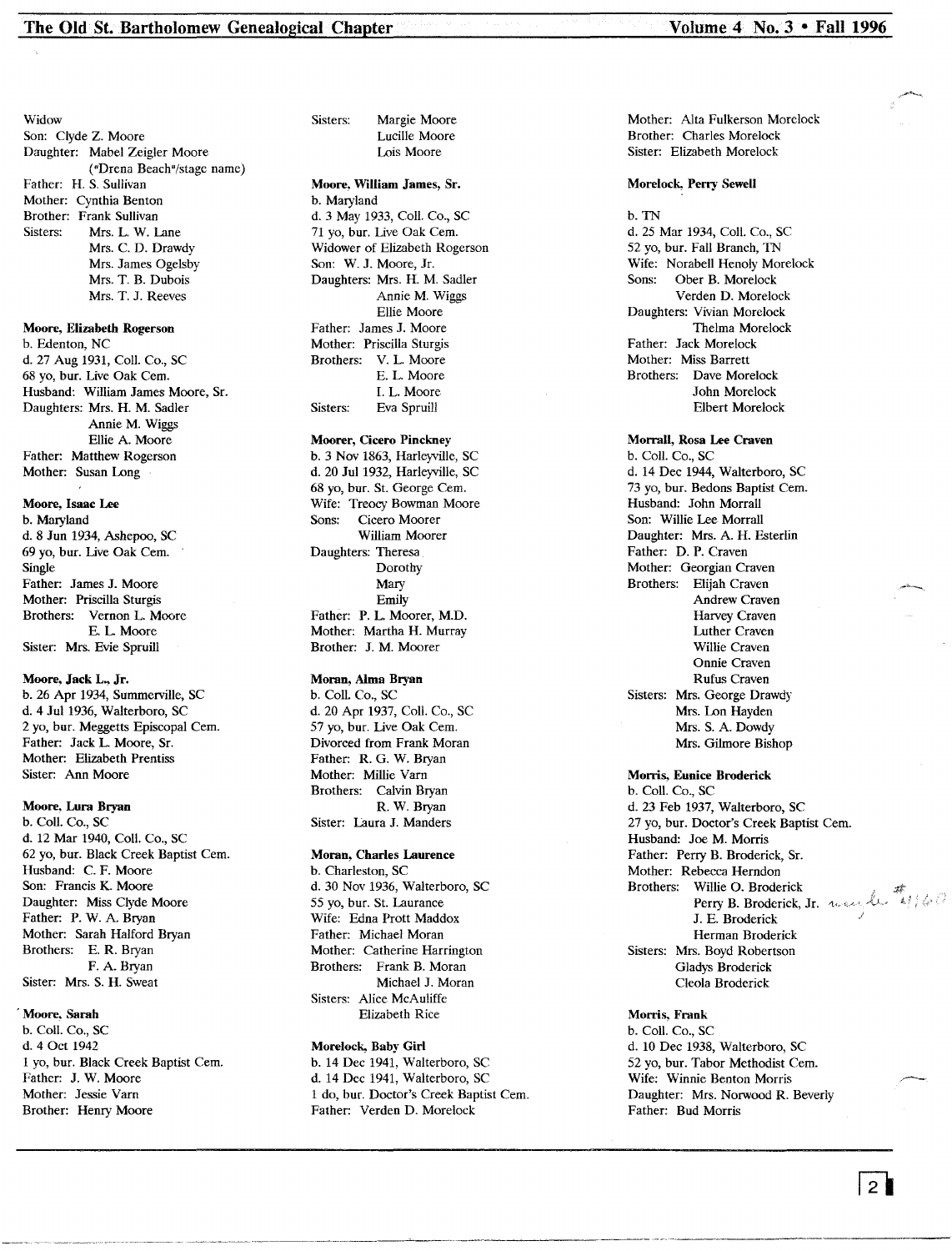Mother: Frances Hiers Sisters: Hattie Stevens Emma Hiers

#### Morris, George Washington (Sonny)

b. Call. Co., SC d. 12 Mar 1935, Ruffin, SC 63 yo, bur. Doctor's Creek Baptist Cern. Wife: Henrietta Breland Morris Sons: LeRoy R. Morris W. M. Morris Manuel M. Morris Father: George Morris Mother: Sarah Herndon

#### Morris, G. Marion, Jr.

b. Barnwell Co., SC d. 7 Apr 1935, Call. Co., SC 38 yo, bur. Friendship Cem. Wife: Thelma Williams Morris Daughters: Harriet Morris Norma Morris Father: G. Marion Morris, Sr. Mother: Rebecca Gunnells Brothers: M. W. Morris N. G. Morris Sisters: Lizzie Still Ella Brabham Mosell Creech Mrs. Cleve Sanders Mattie Brabham

#### Morris, Henrietta Josephine Breland

b. Call. Co., SC d. 10 Jun 1940, Call. Co., SC 72 yo, bur. Doctor's Creek Baptist Cern. Widow of George Washington Morris Sons: L. R. Morris Manuel M. Morris Father: T. L. Breland Mother: Melissa Preacher

#### Morris, John English William

b. Call. Co., SC d. 22 Mar 1940, Call. Co., SC 68 yo, bur. Doctor's Creek Baptist Cem. Wife: Mattie Martha Morris Sons: M. N. Morris C. Lonzo Morris Willie P. Morris H. Eugene Morris Daughters: Mrs. Lee Bennett Mrs. Melvin S. Varnadoe Brother: Charles Morris

#### Morris, Lever M.

b. Call. Co., SC d. 24 Dec 1933, Walterboro, SC 32 yo, bur. Little Swamp Cem. Wife: Cora Barnes Morris Sons: Jimmie Morris Odell Morris Lever Morris

Daughter: Louise Morris Father: Bud Morris Mother: Frances Hiers Brother: Frank Morris Sisters: Mrs. Willie Hiers Mrs. Frank Stephens

## Morris, Mattie Martha Morris

b. South Carolina d. 20 Apr 1940, Call. Co., SC 69 yo, bur. Doctor's Creek Baptist Cern. Widow of J. E. W. Morris Sons: C. L. Morris W. P. Morris M. N. Morris H. E. Morris Daughters: Mrs. Lee Bennett Mrs. M. S. Varnadoe Father: Chris Morris Mother: Rebecca Morris Half sister: Mrs. Mary Litchfield

#### Morris, Sarah Victoria Warren

b. Call. Co., SC d. 26 Apr 1933, Call. Co., SC 77 yo, bur. Pine Grove Cem. Widow of Henry Morris Daughter: Mrs. D. V. Litchfield Father: Mr. Warren Brothers: Charlie Warren Miles Warren Bill Warren

## Morris, Thelma Nettles

b. Call. Co., SC d. 20 Mar 1937, Walterboro, SC 17 yo, bur. Doctor's Creek Baptist Cern. Husband: Henry Morris Daughter: Baby Girl Father: VonLehe Nettles Mother: Dora Lemacks Brothers: Eddie Lee Nettles Harold Nettles Sisters: Blanch Nettles Margaree Nettles Nadine Nettles

#### Muckenfuss, Lessie Coles

b. Berkley Co., SC d. 13 Nov 1934, Walterboro, SC 20 yo, bur. Shepherd Baptist Cem. Husband: L. A. Muckenfuss Son: Alonzo Ritchie Muckenfuss Father: Henry Coles Mother: Lessie Ponteaux Brothers: T. D. Muckenfuss (?) C. E. Muckenfuss J. E. Muckenfuss G. F. Muckenfuss Sisters: Mrs. J. D. Canady Mrs. J. W. Caddell Annie Coles Rosalee Coles

#### Murdaugh. Bunion

b. 1915, Call. Co., SC d. 18 Jan 1939, Ashepoo, SC 23 yo, bur. Lodge, SC Wife: Eve Davis Father: S. B. Murdaugh Mother: S. Wiggins

## Murray, Mrs. Chalmers (nee Plowden)

b. Manning, SC d. 23 Aug 1940, Edisto Island, SC 76 vo, bur. Edisto Island Presbyterian Cem. Widow of Chalmers Murray Son: C. S. Murray Daughter: Caroline Murray Father: Mr. Plowden Brother: Reverend Plowden

 $12.92.2$ Murray, Effie Lillian (McAlkany)<br>b. Coll. Co., SC d.  $22$  Oct 1932, Coll. Co., SC 72 yo, bur. Live Oak Cem. Widow of P. M. Murray Daughter: Mrs. J. D. Warren Father: D. L. McAlkany Mother: Evan Sistiunk  $(Brothers)$  T. P. Murray (?)  $\overline{\text{S}}$ <sup>5</sup>: J. D. Murray H. O. Murray  $\mathscr{C}/\mathscr{P}$ 

 $K_{\alpha}^{(2)}$  .

みやざぎ

Murray. John Girardeau b. 5 Jul 1872, Charleston Co., SC d. 12 Dec 1934, Charleston, SC 62 yo, bur. Edisto Island Presbyterian Cem. Wife: Mary Pope Murray Son: John G. Murray, Jr. Daughters: Sarah Elizabeth Murray Mary Pope Murray Father: Joseph J. Murray Mother: Susan Jane Clark Brother: Joseph J. Murray Sisters: Mrs.. F. M. Mitchell Mrs. D. T. Pope

Murray, Ruby Lucas b. 26 May 1885, Walterboro, SC d. 16 Oct 1934, Walterboro, SC 49 yo, bur. Live Oak Cem. Husband: T. P. Murray Daughters: Ruby Murray  $\tau_2 \in$ Marion Evans Father: John F. Lucas Mother: Josephine Paul Lucas . Brothers: Joe Lucas John F. Lucas, Jr. Paul Lucas Sisters: Mrs. L. M. Stokes Maude Lucas Helen Lucas

Mustapher, Ernestine b. Beaufort Co., SC d. 14 Apr 1939, Call. Co., SC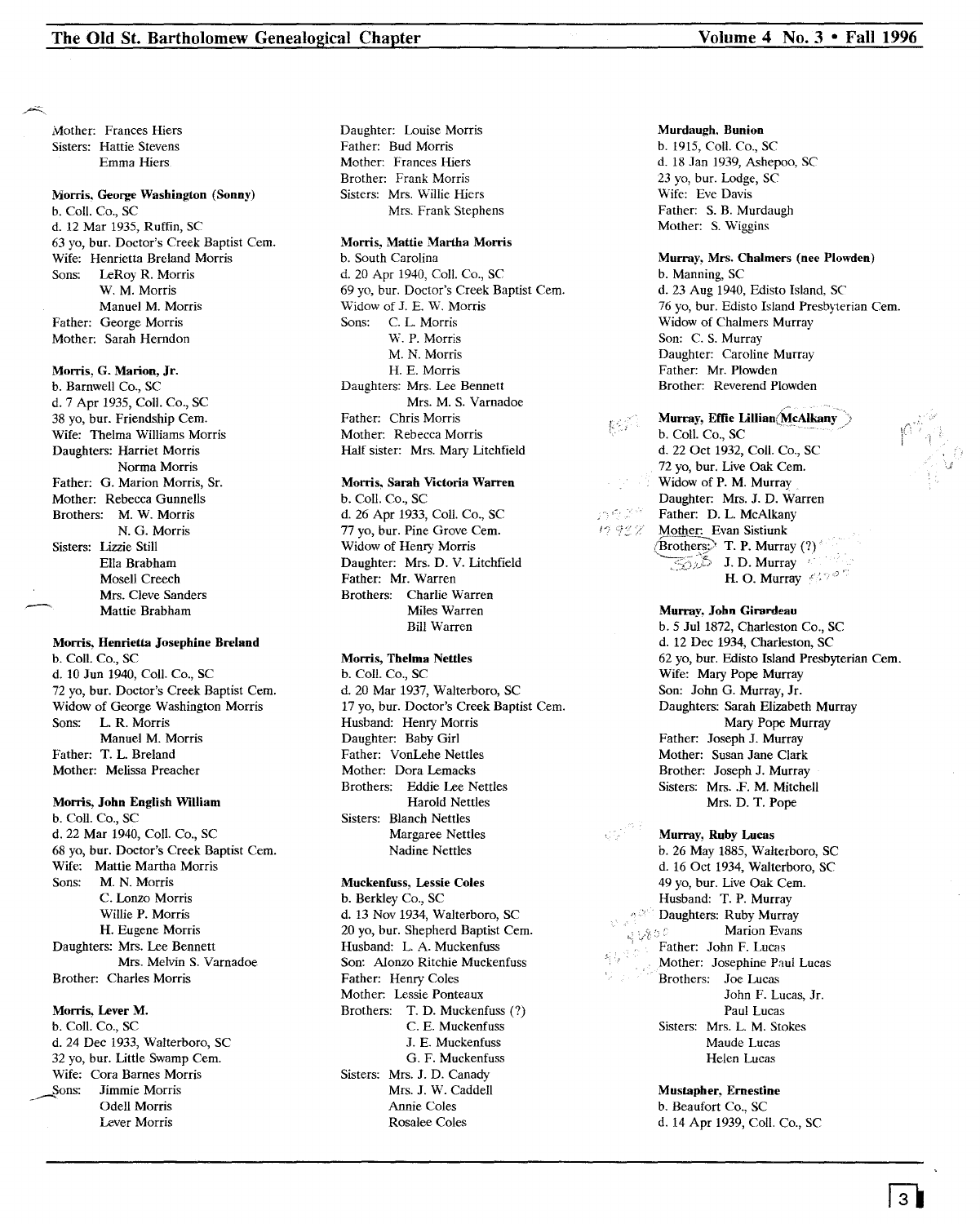10 yo, bur. Bonnie Hall Cern.

## Natalo, Ida May Parisen

b. Brooklyn, NY d. 30 Nov 1937, Walterboro, SC 65 yo, bur. North Hackenback, NJ Husband: James Natalo Sons: Harry Natalo George Natalo Daughter: Mrs. Howard Anres Father: John Parisen Mother: Margaret A. Oltman Brothers: Joseph W. Parisen William R. Parisen Sister: Mrs. Julia Montague

#### Ned, Preston

b. Alcolu, SC d. 4 Nov 1939, CoIl. Co., SC 47 vo, bur. Live Oak Cem. Wife: Anna P. Ned Son: Willis Ned Daughters: Geneva Wight Lucile Ned

#### Neilson, Selma Snodgrass b. Sweden d. 23 May 1935, Walterboro, SC 32 yo, bur. Jamestown, NY Husband: Arthur Neilson Father: Mr. Snodgrass Brother: Ray S. Snodgrass

#### Nesbitt, Clarance

Sister: Mrs. Hagerstown

b. CoIl. Co., SC d. 25 Jun 1931, ColI. Co., SC 21 yo, bur. Hendersonville, SC Wife: Emma Nesbitt Father: Josiah Nesbitt Mother: Estelle Marshall

#### Nettles., Alfred

b. CoIl. Co., SC d. 16 Oct 1930, Coil. Co., SC 46 yo, bur. Williams, SC Widower of Georgette Williams Nettles

## **Nettles, Annie Bell**

b. Coll. Co., SC ~ d. 4 Aug 1932, ColI. Co., SC 30 yo, bur. Shiloh Baptist Cem. Single Father: Jesse J. Nettles Mother: Teena Petit Brothers: Laurie Nettles Harry Nettles Gary Nettles Lee Nettles Sisters: Mrs. N. M. Beverly Mrs. H. C. Cook Nettie Nettles

~ 1945

\ Nettles, Cora Mae O'Quinn b. ColI. Co., SC d. 25 Mar 1938, Walterboro, SC 38 yo, bur. Shiloh Baptist Cern. Husband: Henry M. Nettles Sons: Harold Nettles Jack Nettles Daughters: Ruby Mae Nettles Loreen Nettles Father: Frank O'Quinn Mother: Hattie Brant Brothers: Ernest O'Quinn Woodrow O'Quinn Sisters: Mrs. W. W. Colson Mrs. Uoyd Crosby Agnes O'Quinn

## Nettles, Dave

b. Hampton Co., SC d. 20 Mar 1944, Columbia, SC 66 yo, bur. Shiloh Baptist Cern. Single Father: Mark Nettles Mother: Laura Cook Brothers: Jeff Nettles Calvin Nettles

## Nettles, Daniel W.

b. CoIl. Co., SC d. 30 Dec 1936, Coil. Co., SC 60 yo, bur. Pine Grove Cern. Wife: Maime Martin Son: George Nettles Father: H. E. Nettles Mother: Margaret Nettles Brothers: Henry Nettles Andrew Nettles Earl Nettles Sisters: Mrs. Gary Thompson Mrs. Frank Thompson Mrs. H. A. Bowers

## Nettles, George J.

b. ColI. Co., SC d. 24 Jan 1940, CoIl. Co., SC 82 yo, bur. Black Creek Baptist Cem. Wife: Sarah Gatch Nettles Father: William Nettles

## Nettles, Georgette Williams

b. CoIl. Co., SC d. 15 Oct 1930 44 yo, bur. Williams, SC Husband: Alfred Nettles Father: A. E. Williams Mother: Janie Carter

## Nettles, James Madison

b. Coil. Co., SC d. 21 Feb 1934, ColI. Co., SC 23 yo, bur. Shiloh Baptist Cem. Single Father: W. M. Nettles

Nettles, John Richards b. CoIl. Co., SC d. 8 Jul 1938, Coil. Co., SC 77 yo, bur. Shiloh Baptist Cem. Wife: Laricy Nettles<br>Sons: Jesse J. Nettl Jesse J. Nettles Charles H. Nettles Johnny R. Nettles Daughters: Mrs. L. L. Bennett Mrs. J. W. Warren Mrs. B. 1. Martin Mrs. G. W. Warren Mrs. J. W. Connelly Ida Nettles Father: Henry Nettles Mother: Elvira Hudson Brothers: Walter Nettles Eddie Nettles Sister: Mrs. G. W. Guilford

Nettles, John William b. Hampton Co., SC d. 3 Dec 1930, CoIl. Co., SC Bur. Shiloh Baptist Cem. Wife: Martha C. Nettles Sons: William Nettles Johnnie Nettles Cheslie Nettles Walter Nettles Henry Nettles Harvey Nettles Samuel Nettles Aaron Nettles Daughters: Lillie Smoak Jannie Breland Lizzie Pye Father: Mark Nettles Mother: Laura Cook

#### Nettles, Johnny Franklin

b. CoIl. Co., SC d. 18 Feb 1943, Charleston Co., SC 53 yo, bur. Shiloh Baptist Cern. Wife: Hallie Smoaks Nettles Sons: Rufus E. Nettles Ernest Nettles Enos Nettles Daughters: Mrs. Roland Kicklighter Mrs. L. M. Murdaugh Mrs. Charles Kingsley Sheelie Mae Nettles Geneva Nettles Father: Mans Nettles Mother: Martha Nettles Brothers: William Nettles Walter Nettles Henry Nettles Sam Nettles Harvey Nettles Chesley Nettles Aaron Nettles Sisters: Mrs. Jake Smoak Mrs. Walter Breland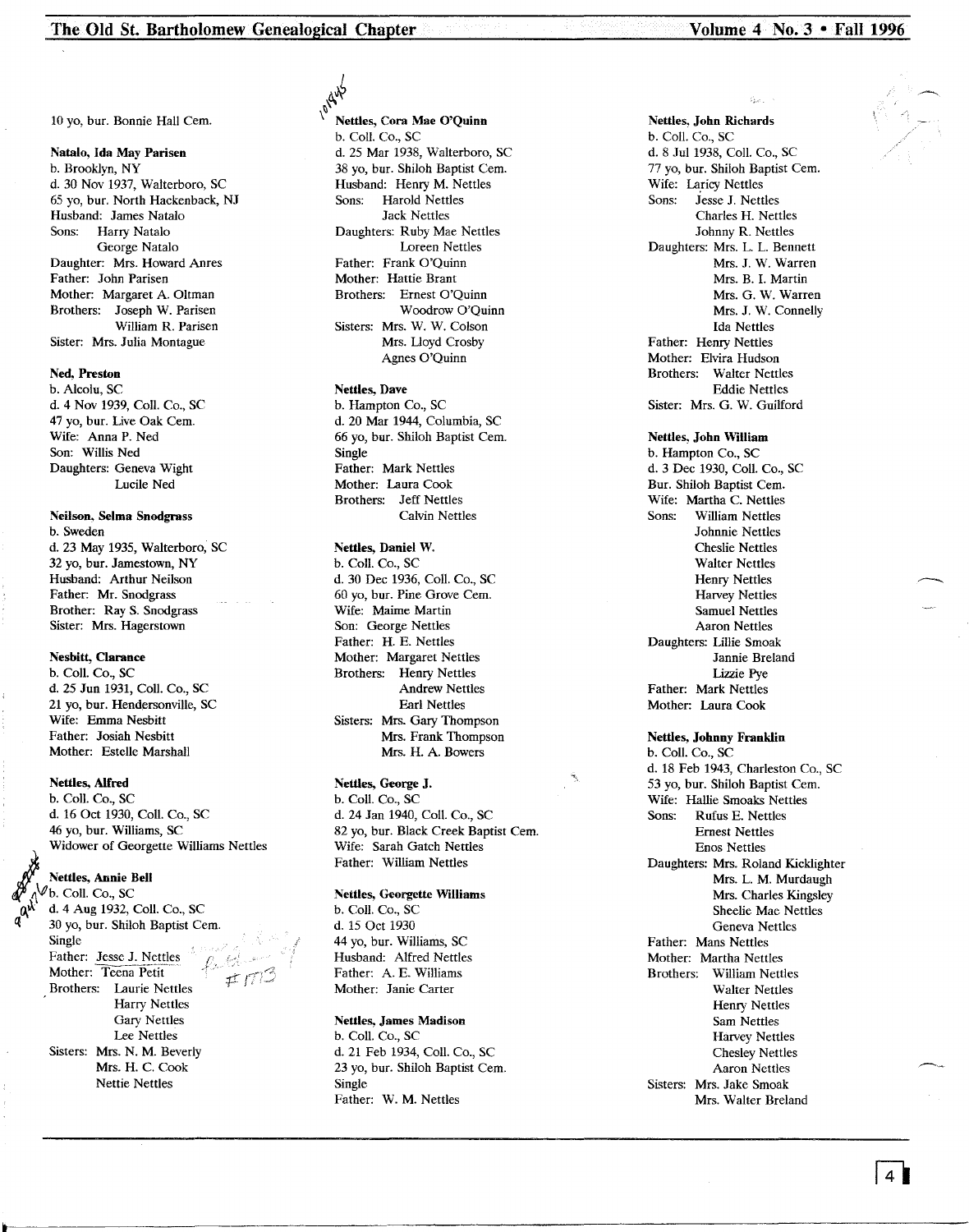Mrs. Van Pye

## Nettles, Julius Joel b. Call. Co., SC d. 2 Jun 1937, Walterboro, SC 9 mo, bur. Shiloh Baptist Cem. Father: Moore Nettles Mother: Martha Craven

#### Nettles, Lee Berry, Sr.

b. Call. Co., SC d. 4 Jun 1944, Call. Co., SC 60 yo, bur. Shiloh Cern. Wife: Gatsie Smoak Nettles Sons: Lee B. Nettles, Jr. Kisler Nettles Riddick Nettles Eugene Nettles Brantley Nettles Harry Nettles Daughters: Mrs. Ludlow Iriel Thelma Nettles Father: Willis Nettles Mother: Rosa Walling

## Nettles, Mattie Smith

b. Call. Co., SC d. 31 May 1931, Call. Co., SC 63 yo, bur. Evergreen Christian Cern. Widow of Willis Nettles Father: Paul Smith Sisters: Mrs. Bunyan Hiott Mrs. Bill Valentine

#### Nettles, Myrtle

b. Call. Co., SC d. 22 Feb 1937, Call. Co., SC 14 mo, bur. Shiloh Cern. Father: Henry Nettles Mother: Cora O'Quinn Brothers: Harold Nettles Jack Nettles Sisters: Ruby Nettles Lorene Nettles

## Nettles, Noah N.

Brother: William Joshua (B)<br>Sisters: Mrs. Dave Beverly b. Call. Co., SC d. 17 Jan 1935, Call. Co., SC 54 yo, bur. Shiloh Baptist Cem. Widower of Ola Smoak Nettles Sons: Oliver Nettles Parker Nettles Daughters: Mrs. Sam Nettles Mrs. Joe Bishop Mrs. O. H. Kinsey Lina Nettles Sarah Nettles Edna Nettles Father: Noah Nettles Brother:William Joshua (Bub) Nettles Mrs. Wilder Shaffer Mrs. Henry Beverly

#### Nettles, Ola Smoak b. Call. Co., SC d. 11 Jan 1934, Call. Co., SC Bur. Shiloh Baptist Cem.

Husband: Noah N. Nettles Sons: Oliver Nettles Parker Nettles Daughters: Mrs. Sam Nettles Mrs. O. H. Kinsey Mrs. J. W. Bishop Sarah Nettles Lina Nettles Edna Nettles Mother: Margaret Benton Sisters: Mrs. J. C. Iriel Mrs. Josh Smoak Mrs. J. D. Varn

#### Nettles, Sarah Remley

b. Call. Co., SC d. 30 Jan 1931, Call. Co., SC 90 yo, bur. Sandy Dam Methodist Cem. Married Father: John Remley Mother: Miss Simmons Sister: Susan Beach

## Nettles, William

b. Coll. Co., SC d. 6 Mar 1931, Coll. Co., SC 70 yo, bur. Nettles Cern. Wife: Mary Martha Nettles<br>Sons: Albert Nettles Albert Nettles George Nettles Lawrence Nettles Van Nettles ? Nettles Daughter: Jessie Nettles Father: William Nettles Brother: George J. Nettles

#### Nettles, William Joshua (Bub)

b. 27 Feb 1873, Call. Co., SC d. 12 Mar 1940, Ruffin, SC 67 yo, bur. Shiloh Baptist Cern. Wife: Addie Robbins Nettles Sons: • Clint Nettles W. J. Nettles Daughters: Evelyn Nettles , Hettie Nettles , Ethel Nettles • Mrs. Emma Walden Mrs. F. Wright Father: Noah Nettles Brothers: Lottie Nettles Jasper Nettles Sisters: Elizabeth Schaffer Jennie Beverly Fannie Hutson Annie Beverly

## Nettles. William Walter

b. Call. Co., SC d. 2 May 1932, ColI. Co., SC 43 yo, bur. Black Creek Baptist Cern. Wife: Bertha Nettles Five children Father: J. R. Nettles Mother: Eloise Trimmonger 3 brothers 6 sisters

### Newton. Amelia Goff

b. Call. Co., SC d. 17 Apr 1931, Call. Co., SC 42 yo, bur. Sikes Savannah Cem. Husband: Lewis Newton Father: Mose Goff Mother: Lavinia McTeer

## Newton. John Matthew

b. Dorchester Co., SC d. 19 Nov 1942, Dorchester Co., SC 78 yo, bur. Williams Cem, Cottageville, SC Widower of Mary Spell Newton Sons: C. A. Newton G. L. Newton G. H. Newton B. H. Newton C. C. Newton Daughters: Mrs. Gus Edstrom Mrs. Henry Palmer Mrs. H. R. Smith Mrs. O. S. Pendarvis Father: Aaron Newton, Sr. Half brothers: Aaron Newton, Jr. Leon Newton

#### Neyle, Annie Chaplin

b. 5 Apr 1850, Call. Co., SC d. 7 Apr 1935, Call. Co., SC 85 yo, bur. Live Oak Cern. Widow Daughters: Annie Neyle Fripp Mary Neyle Isabelle Neyle Father: Saxby Chaplin Mother: Annie Witsell Sisters: Mrs. C. C. Anderson Mrs. W. W. Davis

## Nichols, 2nd Lt. Whittington Herschel!, Jr.

b. 25 May 1918, Texas d. 30 Nov 1943, Adams Run, SC 25 yo, bur. Waxahachie, TX Single

# Noonan, Lloyd

b. Iowa d. 21 May 1937, Canadys, SC 35 yo, bur. Maquoketa, Iowa Married Father: Jack Noonan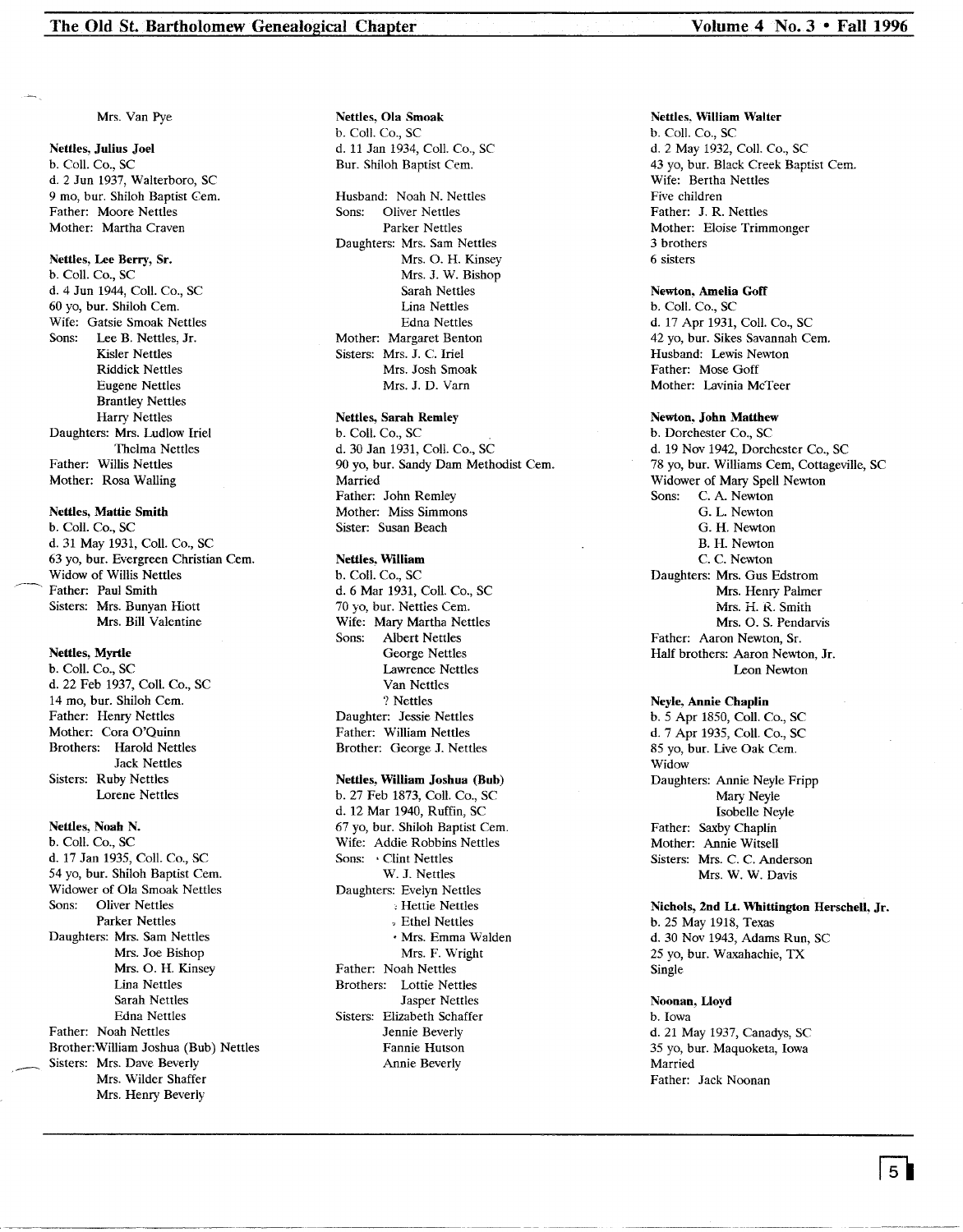#### Norman, William Henry b. Plymouth, NC d. 28 Aug 1937, Walterboro, SC 52 yo, bur. Walterboro, SC Wife: Mary Mitchell Norman Father: Moses Norman Mother: Katie Norman

#### Novit, Abagail Butansky

b. Russia d. 18 Jul 1938, Walterboro, SC 70 yo Widow of Joseph J. Novit Sons: Abe Novit A. J. Novit Sam Novit Daughter: Mrs. H. H. Kessler Father: Soloman Butansky Brother: 1 in Russia Sister: 1 in Russia

## Obery, PFC Walter J.

b. Metamora, Illinois d. 31 Jul 1943, Call. Co., SC 20 yo Single Father: Edward Obery

## O'Bryan, Harry Lee

b. ColI. Co., SC d. 7 Nov 1938, Walterboro, SC 58 yo, bur. Live Oak Cern. Single Father: Aaron O'Bryan Mother: Annie Sloman Sisters: Mrs. E. O. B. Gibbs Mrs. J. L. Marvin

## O'Bryan, W. E. Bill

b. Coli. Co., SC d. 15 Mar 1940, ColI. Co., SC 78 yo, bur. Black Creek Baptist Cem. Widower

#### Odom, Baby Boy

b. 6 Nov 1942, Walterboro, SC d. 6 Nov 1942, Walterboro, SC 1 do, bur. Crocketville Cern. Father: William Woodrow Odorn Mother: Veda Coralee Mole

#### Odum, Sarah Cone

b. 9 Jan 1854, Savannah, GA d. 27 Jul 1943, Call. Co., SC 89 yo, bur. Black Creek Baptist Cem. Widow of Leaston E. Odurn Sons: W. C. Odum R. J. Odurn F. W. Odurn Daughters: Mrs. Adah Stanley Mrs. H. F. Petit Father: William Cone Mother: Miss Hagan

Brother: M. C. Cone

## Olson, Charles T.

b. Sweden d. 15 Feb 1936, Charleston, SC 45 yo, bur. Pine Grove Baptist Cem. Wife: Carrie Blocker Olson Son: Robert Lewis Olson

## O'Quinn, Charles Edward, Sr.

b. ColI. Co., SC d. 28 Oct 1941, Call. Co., SC 74 yo, bur. Live Oak Cem. Wife: Alice Cornelia Hodge Sons: E. F. O'Quinn C. E. O'Quinn, Jr. Albert O'Quinn Percy E. O'Quinn James O'Quinn Daughter: Mrs. Carl Thompson Father: Edward O'Quinn Mother: Anne Getsinger Brother: W. J. O'Quinn

## O'Quinn, Isaiah Fox

b. Call. Co., SC d. 9 Sep 1940, Walterboro, SC 60 yo, bur. Risher Cern. Widower of Shellie Herndon O'Quinn Daughters: Mrs. Jim Martin Mrs. George Walling Father: James Henry O'Quinn Mother: Augusta E. Benton Brother: J. G. O'Quinn Half brothers: Ashey O'Quinn Haskell O'Quinn Whaley O'Quinn Sisters: Mrs. H. T. Herndon Mrs. W. F. Jones Half sister: Mrs. Bub Walsh

#### O'Quinn, James Henry

b. 7 Nov 1855, ColI. Co., SC d. 30 Dec 1930, Coil. Co., SC 75 yo, bur. Black Creek Cern. Wife: Lizzie Robertson By first wife (Augusta E. Benton): Sons: Isaiah Fox O'Quinn J. G. O'Quinn Daughters: Carrie Herndon By second wife (Lizzie Robertson): Sons: Ashley O'Quinn Whaley O'Quinn Haskell O'Quinn Daughter: Hattie O'Quinn Father: Edward O'Quinn Mother: Annie Getsinger

## O'Quinn, James P.

b. Call. Co., SC d. 14 Sep 1941, Beaufort, SC 31 yo, bur. Live Oak Cem. Single

Father: H. A. O'Quinn Mother: Lottie Pye Brothers: Henry O'Quinn Dan O'Quinn Homer O'Quinn Sisters: Ella O'Quinn Gladys O'Quinn Mrs. Joe Thompson Merle O'Ouinn

### O'Quinn, John Leon, Sr. b. ColI. Co., SC d. 23 Jan 1941, Walterboro, SC 48 yo, bur. Williams Baptist Cem. Wife: Rosell Martin Sons: John Leon O'Quinn, Jr. Hubert O'Quinn Edwin O'Quinn David O'Quinn Jack O'Quinn Daughters: Mrs. W. D. Maxey Mrs. H. W. Kinsey Barbara Gene O'Quinn Father: David O'Quinn Mother: Selena Ramsey Brothers: J. T. O'Quinn N. E. O'Quinn Sisters: Mrs. A. E. Brabham Mrs. J. H. Carter Mrs. H. O. Wynne Mrs. H. R. Sineath 2000 Mrs. D. T. Smith

## O'Quinn, Margret Brant

b. Barnwell, SC d. 26 Dec 1931, Coil. Co., SC 79 yo, bur. Black Creek Baptist Cem. Husband: Jacob O'Quinn Sons: W. E. O'Quinn Trowell O'Quinn B. O'Quinn Daughters: Mrs. Eli Smith Mrs. D. O. Drawdy Father: H. A. Brant Mother: Harriett Brant Brothers: George Brant Fred Brand Sisters: Mary Compton Becky Alford Sara Hodge Sue Carter

## O'Quinn, Mary Victoria Wright

b. ColI. Co., SC d. 20 May 1935, Coli. Co., SC 59 yo, bur. Peniel Methodist Cern. Husband: Jasper O'Quinn Sons: Laurie O'Quinn Melvin O'Quinn O'Neal O'Quinn Daughters: Mrs. O. P. Bridge Lola O'Quinn Evelyn O'Quinn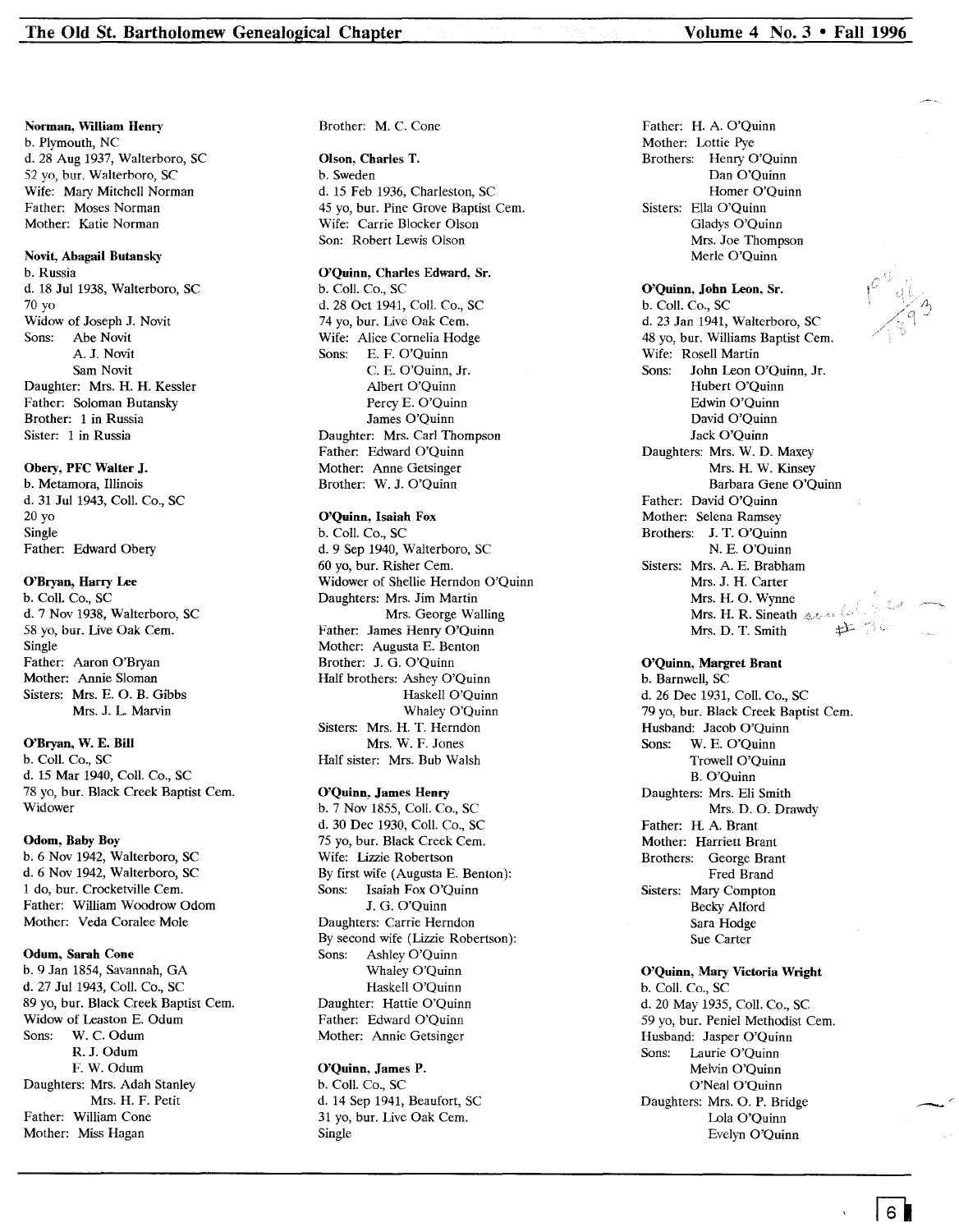Father: Henry Wright Mother: Jane Benton Brothers: Wesley Wright Albert Wright John Wright Calep Wright Ben Wright

# O'Quinn, William Jonas

b. 6 Mar 1877, Call. Co., SC d. 2 Jul 1944, Call. Co., SC 73 yo, bur. Live Oak Cem. Wife: Elizabeth (Betty) Varn<br>Sons: John G. O'Quinn John G. O'Quinn Willie O'Quinn Cleveland O'Quinn Brant O'Quinn Horace O'Quinn Mendel O'Quinn Daughter: Mrs. Levy Carter Father: J. H. O'Quinn Mother: Kisiah Trowell Brothers: Nathan O'Quinn J. Fred O'Quinn H. A. O'Quinn Sisters: Mrs. R. F. Carter  $\rho_{\text{cav}}$ Mattie Crosby

## $^\circ$  O'Quinn, Witsell Edwin b. Coll. Co., SC i. 18 Oct 1934, Williams, SC 13 yo, bur. Little Swamp Cern. Father: J. T. O'Quinn  $\partial \mathcal{O} \subset \mathcal{O}$ Mother: Florence Harrison  $\mathcal{A} \otimes \mathcal{A} \subseteq \mathcal{A}$ Brothers: Gerald O'Quinn  $2 \pi/ \frac{2\pi}{3}$ Javis O'Quinn J. D. O'Quinn  $\mathcal{R} \subset \mathcal{N}$

Sister: Mrs. J. T. Stevens

## Osteen, Harley

b. Call. Co., SC d. 16 Nov 1938, Call. Co., SC 48 yo, bur. Carters Ford Baptist Cem. Wife: Addie Crosby Daughters: Mrs. Harry Jones Ethel Osteen Vera Osteen Father: Tom Osteen Mother: Sarah Priester Brother: Quillie Osteen Sister: Ida Cook

## O'Steen, Hughes Martin

b. 6 Dec 1943, Walterboro, SC d. 18 Feb 1944, Walterboro, SC 2 mo, bur. Searson Cern. Father: J. B. O'Steen Mother: Anita Searson

## Owens, Cosie

b. Hampton Co., SC *i:* 12 Jan 1935, Walterboro, SC 39 yo, bur. Sandy Run Cem.

Wife: Lorine Stone Sons: Thomas Owens Billy Owens Father: Tom Owens Mother: Dora Priester Brothers: Eugene Owens Percy Owens Hurly Owens Sisters: Mrs. A. N. Thompson Mrs. Eugene Hay Geneva Owens

## Owens. Ellen Hutchins

b. North Carolina d. 18 Jun 1922, Call. Co., SC 42 yo, bur. Evergreen Christian Cem. Husband: J. E. Owens Son: Archie Owens Daughters: Mrs. Bernice O'Quinn Mrs. Eugene Player Mrs. Frank Player Father: Nathan Hutchins

#### Owens, Georgia Anna Myers

b. Dorchester Co., SC d. 7 Aug 1939, Call. Co., SC 89 yo, bur. Live Oak Cem. Widow of Levy G. Owens Granddaughter: Mrs. Dan Peurifoy Grandson: L. B. Arnett Father: David Myers Mother: Caroline Jennings

# Padgett, A. Q.

b. Call. Co., SC d. 12 Mar 1931, Coll. Co., SC 72 yo, bur. Live Oak Cern. Wife: Emma Martin Padgett **Father: George Padgett** 1873 Gol Mother: Nancy Linder

## Padgett, Alma Hendie Smith

b. Call. Co., SC d. 1 Nov 1938, Call. Co., SC 57 yo, bur. Smith Cern. Husband: D. N. Padgett, Sr.<br>Sons: Herman (Speedy Pac Herman (Speedy Padgett David Padgett Ernest Padgett D. N. Padgett, Jr. Daughters: Mrs. J. B. Strickland Arlie Padgett Father: A. R. Smith Mother: Teresa Smoak

## Padgett, Andrew Jefferson

b. Call. Co., SC d. 1 Sep 1931, Call. Co., SC 46 yo, bur. Mt. Carmel Methodist Cem. Wife: Sallie Carter Padgett<br>Sons: Kenneth Padgett Kenneth Padgett Gerald Padgett Daughters: Claire Padgett

Beaulah Padgett Chrystal Neal Father: W. R. Padgett Mother: Maggie Prine Brothers: M. B. Padgett A. B. Padgett W. A. Padgett Sister: Mrs. D. H. Seigler

#### Padgett, Betty

b. Call. Co., SC d. 20 Apr 1938, Call. Co., SC 35 yo, bur. King Branch Cem. Husband: William Padgett Father: Sam Aiken Mother: Carry Murdaugh

#### Padgett, C. Z.

b. Call. Co., SC d. 29 Oct 1931, Williams, SC 56 yo, bur. Strickland Cern. Wife: Mamie Padgett Father: R. R. Padgett Mother: Usella Garris

Padgett, Charlie E. b. Call. Co., SC d. 6 Feb 1934, Ruffin, SC 40 yo, bur. Bethel Cem.  $\blacksquare$  Wife: Isabella Herndon Padgett Wife: Isabella Herndon Padg Daughter: Eula Bell Padget **THE Father: H. M. Padgett** Mother: Annie Herndon Brothers: Lonnie Padgett 797 70 William Padgett 7977\_ Sisters: Mrs. B. R. Ulmer  $H^{\circledcirc}$ Mrs. Lee Herndon  $\gamma \hat{\varphi}_2 \hat{\varphi}$ 

> Padgett, Christian D., Sr. b. Call. Co., SC d. 31 Jan 1936, Walterboro, SC 36 yo, bur. Live Oak Cern. Wife: Myrtle Jones Sons: C. D. Padgett, Jr. Harold Padgett Daughters: Helen Padgett Kethleen Padgett Jane Padgett Carolyn Padgett Father: 1. M. Padgett Mother: Jessie Wolf Brothers: Isham LeRoy Padgett G. Keller Padgett Sisters: Mrs. Dewey Donald Mrs. W. J. Hoff Mrs. P. J. Henebery Mrs. A. J. DeStefano Mrs. D. P. Connell Mrs. P. M. Bishop

> > (to be continued in next issue)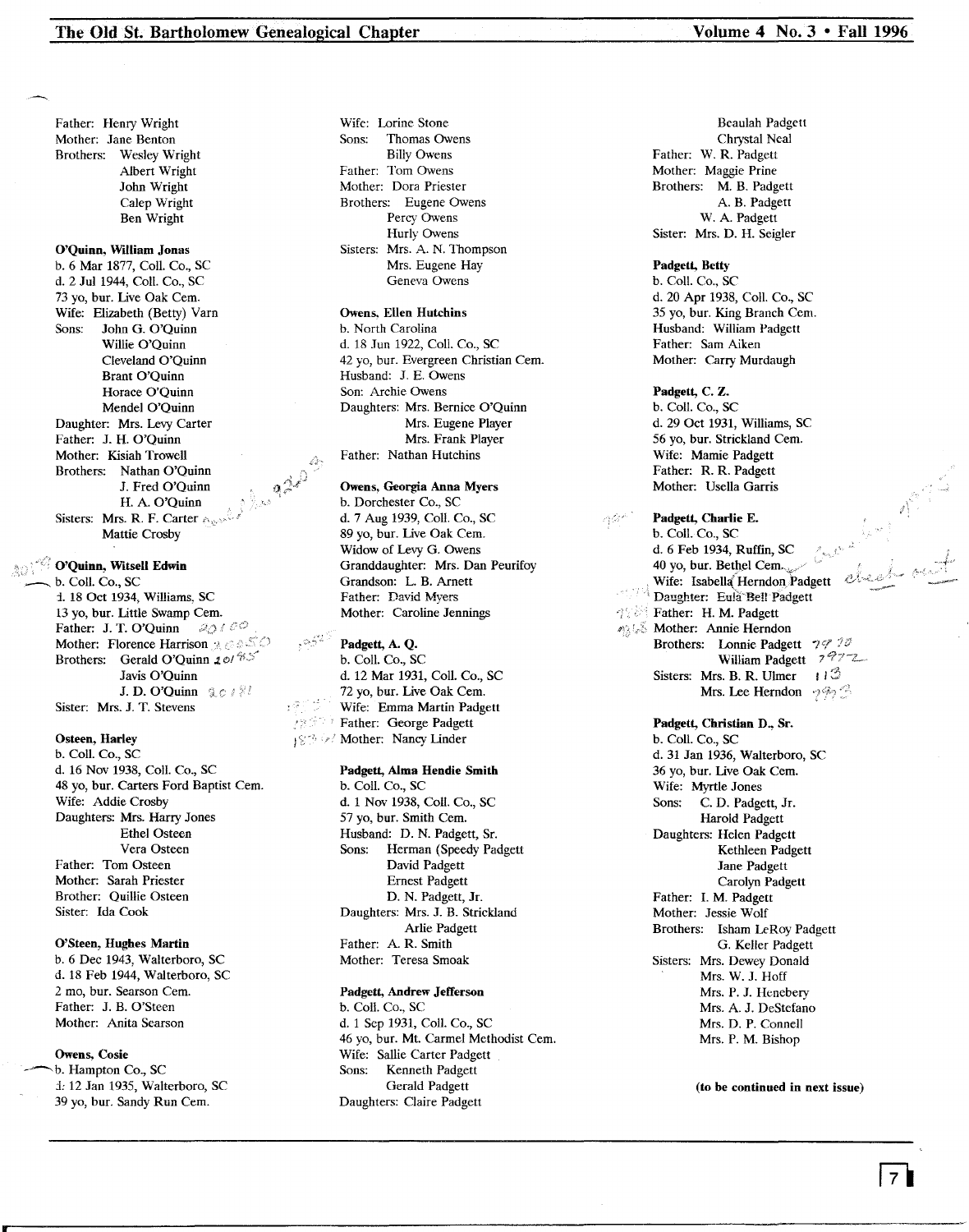# **Excerpts from the Walterboro News, Colleton Press, Colleton Democrat, Colleton Standard, and the Colleton News • 1875-1909**

(extracted by Doris M. Lucas)

# **MARRIAGES**

Miss Emmie WARREN, daughter of John D. Warren of Walterboro, was married to W. E. KIMBERLEY of Augusta, Georgia, on Tuesday, April 15, 1902.

Mr. Northrop GLOVER and Miss Sadie CAPERS, both of Walterboro, were united in marriage in Charleston on April 30, 1902.

On May 27, 1902, Miss Nina BISHOP and Mr. John TROWEL, were married by Reverend E. M. MCKISSICK in the new church at Lodge, South Carolina.

Edward BENTON of Walterboro and Miss Augusta DOPSON were married at the home of the latter's mother at Getsinger last Sunday afternoon, May 15, 1902, by Reverend J. T. HIERS.

Mr. John J. JONES and Miss Minnie SAULS, daughter of Mrs. G. A. Sauls, were married on May 8, 1902, by Reverend W. C.KIRKLAND.

William J. HYRNE and Miss Julia BEACH were married Sunday afternoon, September 7, 1904.

# **DEATHS**

Joe W. STEPHENS, son of Mr. and Mrs. J. Wash Stephens of Bells, was killed by lightening on May 23, 1902.

Mr. C. J. W. BRELAND, a native of Barnwell County who has lived in Walterboro since 1854, died on May 15,1902. He was born at Buford's Bridge on April 25, 1818.

D. P. PATTERSON was buried in Live Oak Cemetery on June 10, 1902. He was the son of the Honorable James Patterson of Barnwell who was for many years secretary of state. He was married to Miss Margaret BELLINGER and is survived by his wife and nine of his ten children.

Dr. Charles HIERS of Lodge died in September of 1904.

Darley HIOTT died of paralysis near Doctor's Creek Church on a Thursday in December of 1895.

B. W. GARRIS of Williams died in December of 1900.

On March 31,1909, Mrs. Charity STEEDLEY of Smoaks died at the age of 80. She was married first to Nathaniel DEAS and later to Moses Steedley. She is survived by one brother D. E. SMOAK and two sisters, Mrs. Lizzie Smoak and Mrs. Theresa SMITH.

J. S. PADGETT, 72 years old, of Williams was buried at Little Swamp Methodist Cemetery of April 7,1909. He was first married to Martha BLACK, sister of Sheriff Robert Black. His second marriage was to Susan Padgett who survives him. He is also survived by his children: Dr. J. B. Padgett, Ruffin; J. R. Padgett, Jacksonville, Florida; Mrs. Lula FLAKE, Sumter; Mrs. Amelia WELLS, Columbia; and H. D. Padgett, Jr., Ruffin. Other survivors are a brother Clerk of Court H. D. Padgett and sisters: Mrs. H. D. CARTER, Ruffin; Mrs. A. R. Padgett, Smoaks; and Mrs. W. E. SMITH, Ruffin.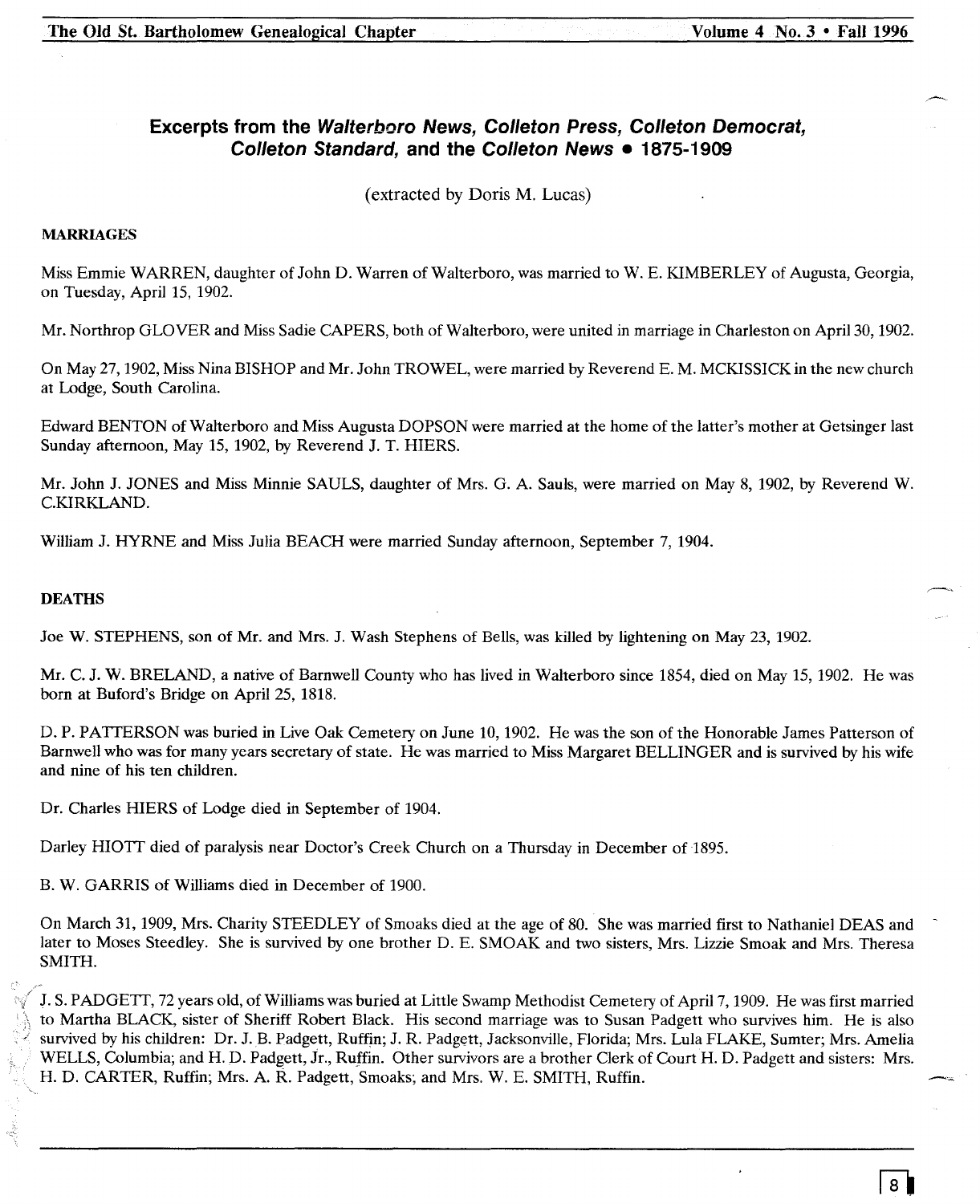

# **ELSEY, BEVINS, MARTIN**

Sharon Elsey Rose, 2645 Shiland Drive, Rock Hill, SC 29732

Seeking information on the family of James W. ELSEY (ELLZEY, ELZEY) who preached at Sauldam Baptist Church (has been in Charleston Baptist Association since 1958, formerly in Colleton Association) for 40 years. He was born 21 May 1821 and died 2 Jan 1888. His wife's first name was Catherine and their son Robert Lee Elsey was her grandfather.

Also, seeking information on the family of Benjamin B. BEVINS who was born in 1850 and died in 1938. His wife was Alice MARTIN who was born 14 Oct 1861 and died 19 Dec 1941. Their daughter Ella Victoria Bevins was her grandmother.

# **SANDERS, KINSEY, WALKER, GOODMAN**

Delia Sanders Hord, 3919 Tall Pine Drive, Marietta, GA 30062-6132

Looking for descendants of Thomas SANDERS (1743-1812) and Claricy (RUTLAND) SANDERS of Orangeburg County, Sc. His son Wilson Sanders (1774-1818) and his wife Sarah (SANFORD) Sanders of Robert's Swamp had the following children: G. Nathaniel (1795-1833), Derrill Calhoun (1796-?), Burrell (1804-?), Benjamin (1805-?), Thomas Clark (1814-?), Mary, Rebecca, and Samuel Gilbert. Derrill, Burrell, Benjamin, and Thomas C. lived in Colleton County.

Also, looking for descendants of John (Jack) KINSEY of Jones County, NC, and Colleton County, SC. She is descendant of John Kinsey and Caroline (STANLEY) Kinsey of Colleton County and Jefferson County, FL. She has researched the Kinsey line back to John Kinsey and Mary (ISLER) Kinsey of New Bern, Craven County, NC. Also, looking for descendants of John's brother, Jesse Kinsey of Colleton County, Sc. Will share information.

Seeking, also, descendants of Berry WALKER of Colleton County, Sc. Berry Walker's land joined that of John (Jack) Kinsey. Her ggg-mother was Elizabeth Walker. She married G. Nathaniel Sanders, son of Wilson Sanders, around 1815. She is also looking for parents of Elizabeth Walker, but believes that she may be the daughter of Berry Walker or his son Joel Walker.

Looking for descendants of Reverend Jesse GOODMAN. His son, William W. Goodman, married her ggg-mother, Elizabeth Walker Sanders in 1835 in Aucilla, Jefferson County, FL. She was the widow of G. Nathaniel Sanders. Would like information on William and Elizabeth's children who lived in Madison County, FL, at one time.

In addition, seeking information on the STANLEY family of Colleton County. Her ggg-mother was Caroline Stanley. She married Joseph Kinsey around 1825. Her sister, Eveline Stanley, married Joseph's brother, John Kinsey. They migrated to Florida before 1830 with brothers, Jesse, Aretus, and William and sister Mary Ann Kinsey who married Joel Walker's son Little Berry Walker in Jefferson County, FL. William Kinsey returned to Colleton and married Ms. SMOAK. Caroline's brothers, George and William Stanley migrated to Jefferson County, FL.

Will greatly appreciate any information on any of the above and will be glad to share what she has.